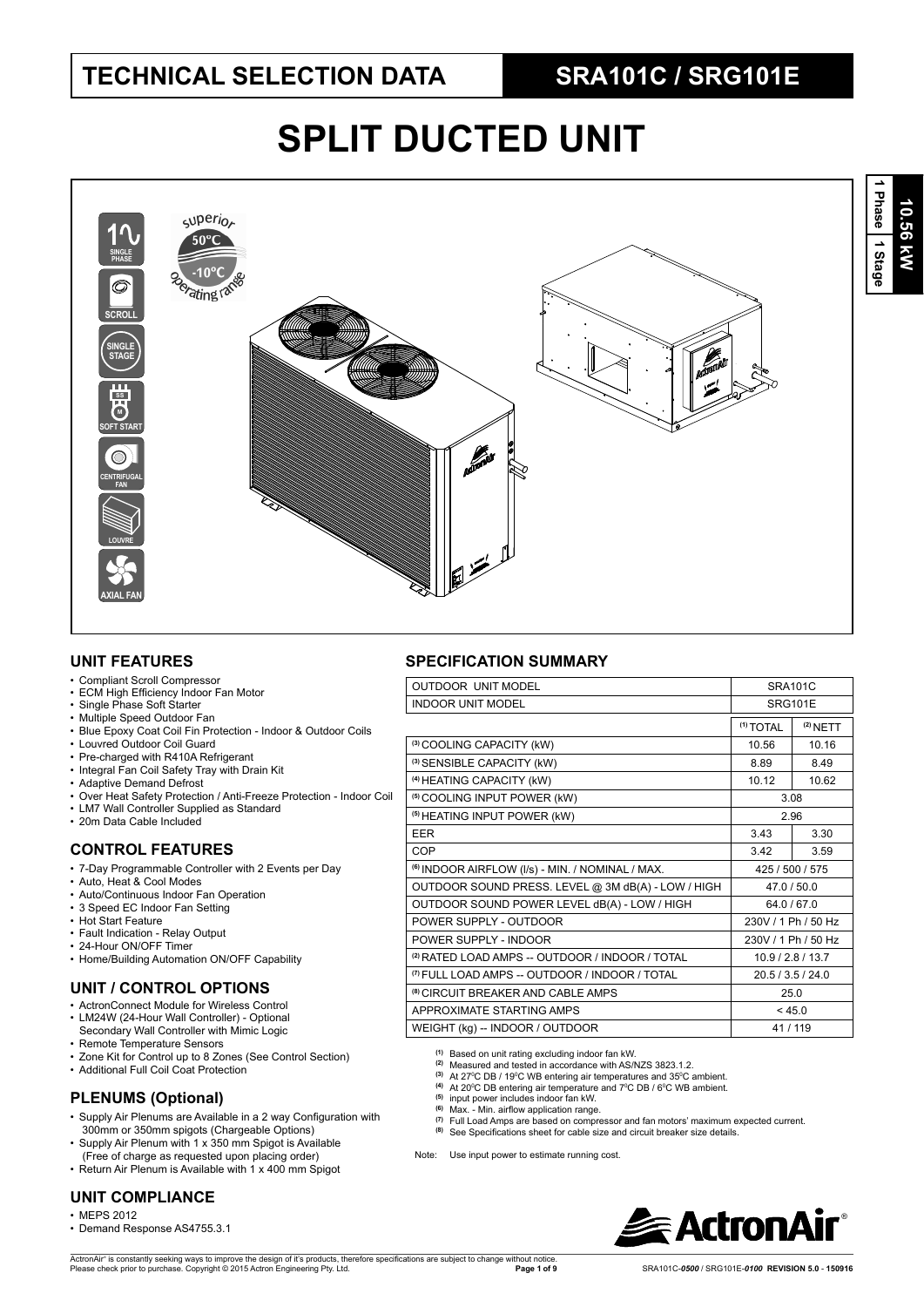# **CAPACITY SELECTION DATA SRA101C / SRG101E**

|                 |         |                 | <b>AIR ENTERING</b> |
|-----------------|---------|-----------------|---------------------|
|                 |         | <b>OUTDOOR</b>  | <b>INDOOR</b>       |
|                 |         | DB-°C           | WB - ºC             |
|                 | 1 Stage |                 | 16                  |
|                 |         |                 | 17                  |
| <b>TU.56 KW</b> |         | 25              | 18                  |
|                 |         |                 | 19                  |
|                 |         |                 | 20                  |
|                 |         |                 | 21                  |
|                 | 1 Phase |                 | 22                  |
|                 |         |                 | 16                  |
|                 |         |                 | 17                  |
|                 |         |                 | 18                  |
|                 |         | 30              | 19                  |
|                 |         |                 | $\overline{20}$     |
|                 |         |                 | $\overline{21}$     |
|                 |         |                 | $\overline{22}$     |
|                 |         |                 | 16                  |
|                 |         |                 | $1\overline{7}$     |
|                 |         |                 | 18                  |
|                 |         | 35              | 19                  |
|                 |         |                 | 20                  |
|                 |         | $\overline{21}$ |                     |
|                 |         |                 | 22                  |
|                 |         |                 | 16                  |

**COOLING PERFORMANCE**

| <b>AIR ENTERING</b> |                 | <b>TOTAL</b>    | <b>TOTAL SENSIBLE CAPACITY - KW</b> |      |      |      |                                         |      |      |      |       |       |       |
|---------------------|-----------------|-----------------|-------------------------------------|------|------|------|-----------------------------------------|------|------|------|-------|-------|-------|
| <b>OUTDOOR</b>      | <b>INDOOR</b>   | <b>CAPACITY</b> |                                     |      |      |      | AT DB TEMPERATURE ONTO INDOOR COIL - °C |      |      |      |       |       |       |
| DB-°C               | $WB - C$        | kW              | 20                                  | 21   | 22   | 23   | 24                                      | 25   | 26   | 27   | 28    | 29    | 30    |
|                     | 16              | 11.05           | 6.82                                | 7.46 | 8.09 | 8.72 | 9.34                                    | 9.84 |      |      |       |       |       |
|                     | 17              | 11.05           | 6.19                                | 6.80 | 7.45 | 8.09 | 8.72                                    | 9.33 | 9.88 |      |       |       |       |
| 25                  | 18              | 11.27           | 5.51                                | 6.17 | 6.79 | 7.44 | 8.08                                    | 8.70 | 9.34 | 9.92 | 10.44 |       |       |
|                     | 19              | 11.55           | 4.83                                | 5.50 | 6.17 | 6.78 | 7.42                                    | 8.06 | 8.69 | 9.32 | 9.91  | 10.46 | 10.95 |
|                     | 20              | 11.81           | 4.12                                | 4.80 | 5.48 | 6.15 | 6.76                                    | 7.40 | 8.03 | 8.67 | 9.30  | 9.91  | 10.48 |
|                     | 21              | 12.15           |                                     | 4.10 | 4.78 | 5.46 | 6.12                                    | 6.73 | 7.38 | 8.01 | 8.64  | 9.28  | 9.89  |
|                     | $\overline{22}$ | 12.45           |                                     |      | 4.09 | 4.75 | 5.43                                    | 6.10 | 6.75 | 7.35 | 7.99  | 8.63  | 9.26  |
|                     | 16              | 10.66           | 6.63                                | 7.27 | 7.90 | 8.52 | 9.11                                    | 9.56 |      |      |       |       |       |
|                     | 17              | 10.64           | 6.00                                | 6.62 | 7.27 | 7.90 | 8.52                                    | 9.12 | 9.67 |      |       |       |       |
|                     | 18              | 10.84           | 5.33                                | 5.99 | 6.60 | 7.25 | 7.88                                    | 8.51 | 9.13 | 9.71 | 10.15 |       |       |
| 30                  | 19              | 11.06           | 4.65                                | 5.32 | 5.98 | 6.59 | 7.24                                    | 7.87 | 8.50 | 9.11 | 9.71  | 10.24 |       |
|                     | $\overline{20}$ | 11.33           | 3.96                                | 4.63 | 5.31 | 5.96 | 6.58                                    | 7.22 | 7.86 | 8.48 | 9.11  | 9.72  | 10.27 |
|                     | $\overline{21}$ | 11.66           |                                     | 3.93 | 4.61 | 5.28 | 5.95                                    | 6.56 | 7.19 | 7.84 | 8.48  | 9.09  | 9.69  |
|                     | 22              | 11.95           |                                     |      | 3.91 | 4.58 | 5.26                                    | 5.92 | 6.53 | 7.17 | 7.81  | 8.45  | 9.07  |
|                     | 16              | 10.25           | 6.42                                | 7.06 | 7.70 | 8.30 | 8.86                                    |      |      |      |       |       |       |
|                     | 17              | 10.25           | 5.80                                | 6.42 | 7.06 | 7.69 | 8.30                                    | 8.89 | 9.39 |      |       |       |       |
|                     | 18              | 10.38           | 5.14                                | 5.79 | 6.40 | 7.05 | 7.68                                    | 8.29 | 8.90 | 9.47 |       |       |       |
| 35                  | 19              | 10.56           | 4.45                                | 5.12 | 5.79 | 6.39 | 7.04                                    | 7.67 | 8.29 | 8.89 | 9.48  | 8.56  |       |
|                     | 20              | 10.84           | 3.76                                | 4.44 | 5.11 | 5.77 | 6.38                                    | 7.01 | 7.65 | 8.27 | 8.89  | 9.49  | 10.03 |
|                     | 21              | 11.11           |                                     | 3.75 | 4.42 | 5.10 | 5.74                                    | 6.37 | 6.99 | 7.63 | 8.25  | 8.88  | 9.48  |
|                     | $\overline{22}$ | 11.38           |                                     |      | 3.73 | 4.40 | 5.06                                    | 5.73 | 6.34 | 6.97 | 7.60  | 8.24  | 8.86  |
|                     | 16              | 9.75            | 6.18                                | 6.83 | 7.44 | 8.04 | 8.53                                    |      |      |      |       |       |       |
|                     | $\overline{17}$ | 9.76            | 5.54                                | 6.18 | 6.82 | 7.44 | 8.06                                    | 8.60 |      |      |       |       |       |
|                     | 18              | 9.82            | 4.91                                | 5.57 | 6.17 | 6.82 | 7.44                                    | 8.04 | 8.63 | 9.12 |       |       |       |
| 40                  | 19              | 9.98            | 4.23                                | 4.90 | 5.61 | 6.16 | 6.80                                    | 7.44 | 8.04 | 8.64 | 9.19  |       |       |
|                     | 20              | 10.21           | 3.55                                | 4.23 | 4.89 | 5.54 | 6.15                                    | 6.78 | 7.41 | 8.03 | 8.63  | 9.21  | 9.69  |
|                     | 21              | 10.47           |                                     | 3.53 | 4.20 | 4.87 | 5.52                                    | 6.13 | 6.76 | 7.40 | 8.02  | 8.62  | 9.22  |
|                     | $\overline{22}$ | 10.73           |                                     |      | 3.52 | 4.19 | 4.85                                    | 5.51 | 6.11 | 6.73 | 7.37  | 8.00  | 8.62  |
|                     | 16              | 9.21            | 5.92                                | 6.57 | 7.18 | 7.74 |                                         |      |      |      |       |       |       |
|                     | 17              | 9.22            | 5.29                                | 5.93 | 6.56 | 7.18 | 7.77                                    | 8.25 |      |      |       |       |       |
|                     | 18              | 9.22            | 4.67                                | 5.29 | 5.92 | 6.55 | 7.18                                    | 7.77 | 8.32 |      |       |       |       |
| 45                  | 19              | 9.36            | 4.00                                | 4.66 | 5.27 | 5.91 | 6.54                                    | 7.17 | 7.77 | 8.35 | 8.80  |       |       |
|                     | 20              | 9.56            | 3.32                                | 3.98 | 4.65 | 5.30 | 5.90                                    | 6.52 | 7.15 | 7.77 | 8.36  | 8.89  |       |
|                     | 21              | 9.79            |                                     | 3.30 | 3.97 | 4.63 | 5.29                                    | 5.88 | 6.51 | 7.13 | 7.77  | 8.36  | 8.92  |
|                     | $\overline{22}$ | 10.07           |                                     |      | 3.29 | 3.95 | 4.62                                    | 5.27 | 5.87 | 6.50 | 7.12  | 7.74  | 8.34  |
|                     | 16              | 8.61            | 5.65                                | 6.29 | 6.87 | 7.36 |                                         |      |      |      |       |       |       |
|                     | $\overline{17}$ | 8.62            | 5.02                                | 5.65 | 6.29 | 6.88 | 7.43                                    |      |      |      |       |       |       |
| 50                  | 18              | 8.62            | 4.41                                | 5.02 | 5.64 | 6.27 | 6.89                                    | 7.46 |      |      |       |       |       |
|                     | 19              | 8.68            | 3.74                                | 4.40 | 5.01 | 5.64 | 6.26                                    | 6.89 | 7.47 | 8.00 |       |       |       |
|                     | 20              | 8.85            | 3.07                                | 3.73 | 4.39 | 5.00 | 5.63                                    | 6.25 | 6.87 | 7.47 | 8.03  |       |       |
|                     | 21              | 9.07            |                                     | 3.05 | 3.72 | 4.38 | 5.02                                    | 5.61 | 6.23 | 6.86 | 7.48  | 8.04  | 8.55  |
|                     | 22              | 9.30            |                                     |      | 3.03 | 3.70 | 4.36                                    | 5.00 | 5.60 | 6.23 | 6.85  | 7.46  | 8.04  |

| <b>HEATING PERFORMANCE</b> |                                                            |       |       |       |       |       |       |       |       |       |
|----------------------------|------------------------------------------------------------|-------|-------|-------|-------|-------|-------|-------|-------|-------|
| <b>WB TEMP</b><br>ON OD    | <b>HEATING CAPACITY - kW</b><br>AT DB ENTERING INDOOR - °C |       |       |       |       |       |       |       |       |       |
| <b>COIL-</b> °C            |                                                            | 16    |       | 18    |       | 20    |       | 22    | 24    |       |
|                            | ΤН                                                         | IΗ    | ΤН    | ۱Н    | ΤН    | IН    | ΤН    | ۱Н    | ΤН    | ıн    |
| $-10$                      | 6.60                                                       | 6.20  | 6.58  | 6.18  | 6.55  | 6.16  | 6.53  | 6.14  | 6.51  | 6.12  |
| -8                         | 7.01                                                       | 6.52  | 6.99  | 6.50  | 6.96  | 6.48  | 6.93  | 6.45  | 6.90  | 6.42  |
| $-6$                       | 7.41                                                       | 6.81  | 7.38  | 6.79  | 7.37  | 6.78  | 7.34  | 6.75  | 7.31  | 6.72  |
| $-4$                       | 7.84                                                       | 7.01  | 7.82  | 6.99  | 7.78  | 6.97  | 7.77  | 6.96  | 7.73  | 6.92  |
| $-2$                       | 8.30                                                       | 7.22  | 8.27  | 7.19  | 8.22  | 7.16  | 8.19  | 7.13  | 8.17  | 7.11  |
| 0                          | 8.81                                                       | 7.57  | 8.76  | 7.54  | 8.71  | 7.49  | 8.67  | 7.45  | 8.62  | 7.42  |
| $\overline{2}$             | 9.27                                                       | 8.25  | 9.22  | 8.20  | 9.16  | 8.15  | 9.11  | 8.11  | 9.05  | 8.06  |
| 4                          | 9.73                                                       | 9.25  | 9.70  | 9.21  | 9.65  | 9.16  | 9.58  | 9.10  | 9.53  | 9.05  |
| 6                          | 10.24                                                      | 10.24 | 10.18 | 10.18 | 10.12 | 10.12 | 10.06 | 10.06 | 10.02 | 10.02 |
| 8                          | 10.80                                                      | 10.80 | 10.72 | 10.72 | 10.66 | 10.66 | 10.58 | 10.58 | 10.54 | 10.54 |
| 10                         | 11.37                                                      | 11.37 | 11.29 | 11.29 | 11.22 | 11.22 | 11.16 | 11.16 | 11.08 | 11.08 |
| 12                         | 11.97                                                      | 11.97 | 11.89 | 11.89 | 11.82 | 11.82 | 11.74 | 11.74 | 11.63 | 11.63 |
| 14                         | 12.63                                                      | 12.63 | 12.53 | 12.53 | 12.42 | 12.42 | 12.32 | 12.32 | 12.21 | 12.21 |
| 16                         | 13.28                                                      | 13.28 | 13.17 | 13.17 | 13.05 | 13.05 | 12.95 | 12.95 | 12.80 | 12.80 |
| 18                         | 13.95                                                      | 13.95 | 13.83 | 13.83 | 13.70 | 13.70 | 13.56 | 13.56 | 13.43 | 13.43 |

| <b>AIRFLOW CORRECTION MULTIPLIER</b> |        |        |       |                |       |        |        |  |
|--------------------------------------|--------|--------|-------|----------------|-------|--------|--------|--|
| % VARIATION                          | $-15%$ | $-10%$ | $-5%$ | <b>NOMINAL</b> | $+5%$ | $+10%$ | $+15%$ |  |
| <b>INDOOR AIRFLOW (I/s)</b>          | 425    | 450    | 475   | 500            | 525   | 550    | 575    |  |
| TOTAL COOLING                        | 0.971  | 0.982  | 0.992 | 1.000          | 1.008 | 1.016  | 1.020  |  |
| SENSIBLE COOLING                     | 0.913  | 0.943  | 0.971 | 1.000          | 1.029 | 1.056  | 1.081  |  |
| <b>HEATING FACTOR</b>                | 0.994  | 0.996  | 0.998 | 1.000          | 1.002 | 1.003  | 1.004  |  |

| <b>PIPE LENGTH CORRECTION MULTIPLIER</b> |       |                 |       |       |       |                 |       |
|------------------------------------------|-------|-----------------|-------|-------|-------|-----------------|-------|
|                                          | 5 m   | 10 <sub>m</sub> | 20 m  | 30 m  | 40 m  | 50 <sub>m</sub> | 60 m  |
| <b>COOLING</b>                           | 1.000 | 0.998           | 0.990 | 0.983 | 0.976 | 0.968           | 0.960 |
| <b>HEATING</b>                           | 1.000 | 1.000           | 1.000 | 1.000 | 1.000 | 1.000           | 1.000 |

Correction multipliers are based on horizontal pipe runs.

## **NOTES:**

- 1. No allowance has been made for the effect of indoor fan motor.
- 2. Selection tables are based on nominal airflows.<br>Correction factors must be applied for selection away from these conditions.



**TH -** Total Heating Capacity (kW).  **IH -** Integrated Heating Capacity (kW) Includes defrost losses.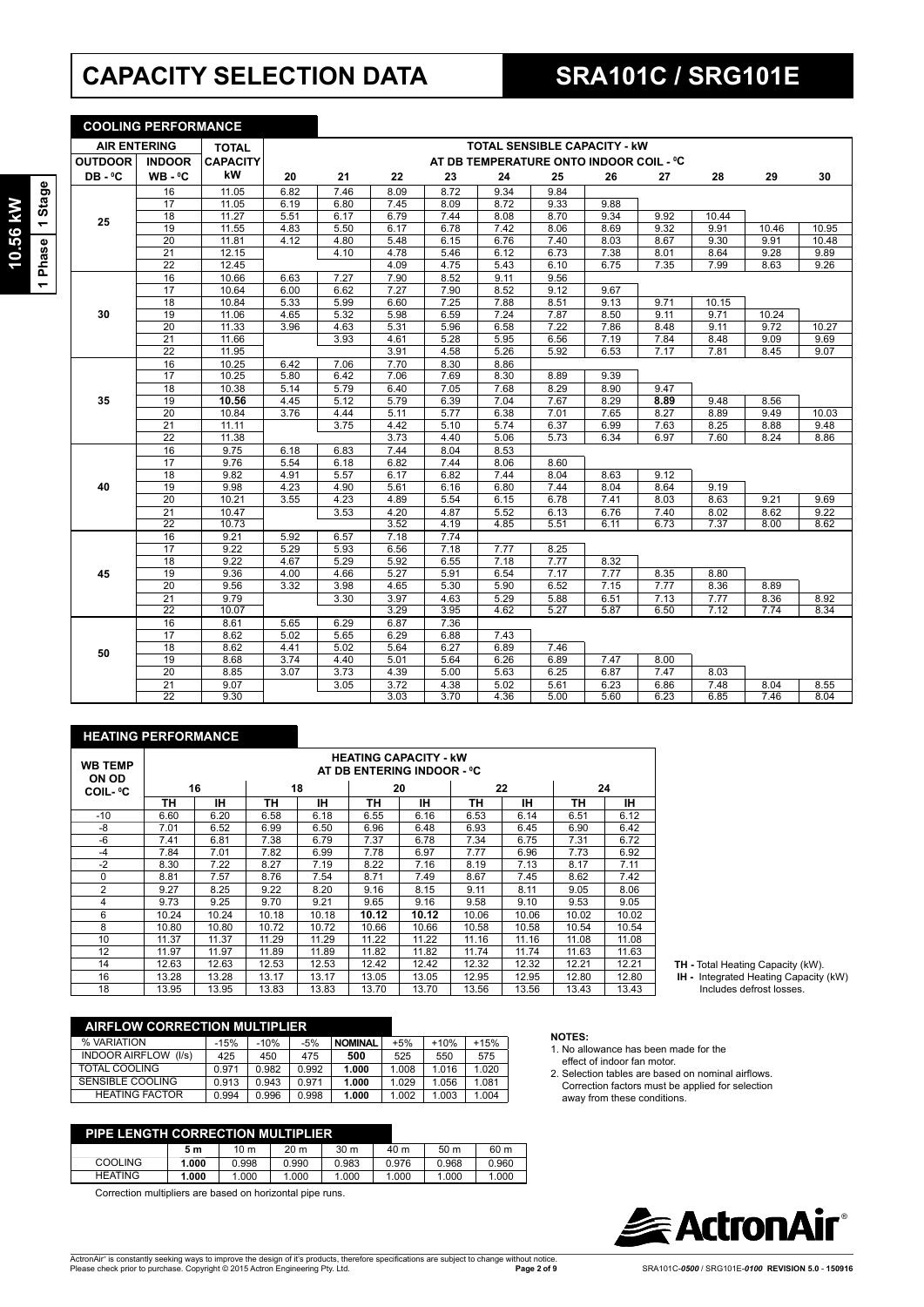# **DIMENSIONS AND FAN CURVE SRA101C / SRG101E**



ActronAir® is constantly seeking ways to improve the design of it's products, therefore specifications are subject to change without notice.<br>Please check prior to purchase. Copyright © 2015 Actron Engineering Pty. Ltd.

 **Page 3 of 9** SRA101C-*0500* / SRG101E-*0100* **REVISION 5.0** - **150916**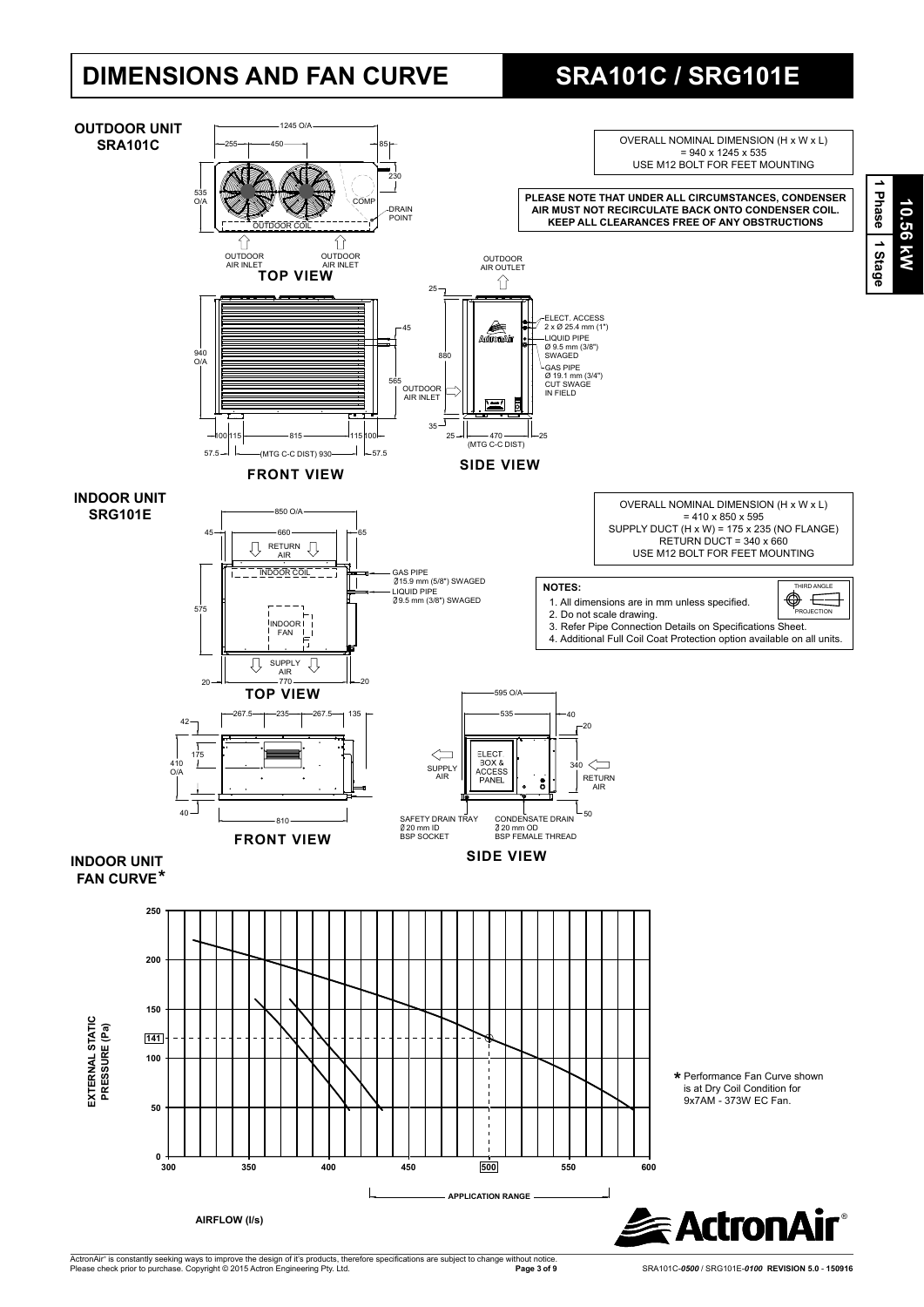## **Outdoor Radiated**

**Sound Power Level (SWL)**

| Airflow  | Sound Power Level | Octave Band Centre Frequency (Hz), dB |      |      |      |      |      |      |  |  |
|----------|-------------------|---------------------------------------|------|------|------|------|------|------|--|--|
| Settings | dB(A)             | 125                                   | 250  | 500  | 1k   | 2k   | 4k   | 8k   |  |  |
| Nominal  | 64.0              | 64.2                                  | 63.5 | 60.6 | 59.3 | 56.1 | 51.2 | 45.9 |  |  |
| Maximum  | 67.0              | 69.5                                  | 68.1 | 64.3 | 61.2 | 58.8 | 53.2 | 48.1 |  |  |

## **Indoor Outlet**

**Sound Power** 

**Level (SWL)**

| Airflow   | Nominal<br>Airflow | Sound<br>Power Level | Octave Band Centre Frequency (Hz), dB |      |      |                |      |      |      |
|-----------|--------------------|----------------------|---------------------------------------|------|------|----------------|------|------|------|
| Settings  | ∟i/s               | dB(A)                | 125                                   | 250  | 500  | 1 <sub>k</sub> | 2k   | 4k   | 8k   |
| l Nominal | 500                | 71.1                 | 71.2                                  | 63.7 | 67.5 | 66.8           | 63.6 | 60.5 | 54.5 |

## **OUTDOOR RADIATED INDOOR OUTLET**





### **NOTES:**

- 1. Radiated sound power levels are based on ISO 3743-2.
- 2. Outlet sound power levels are based on ISO 13347-2.

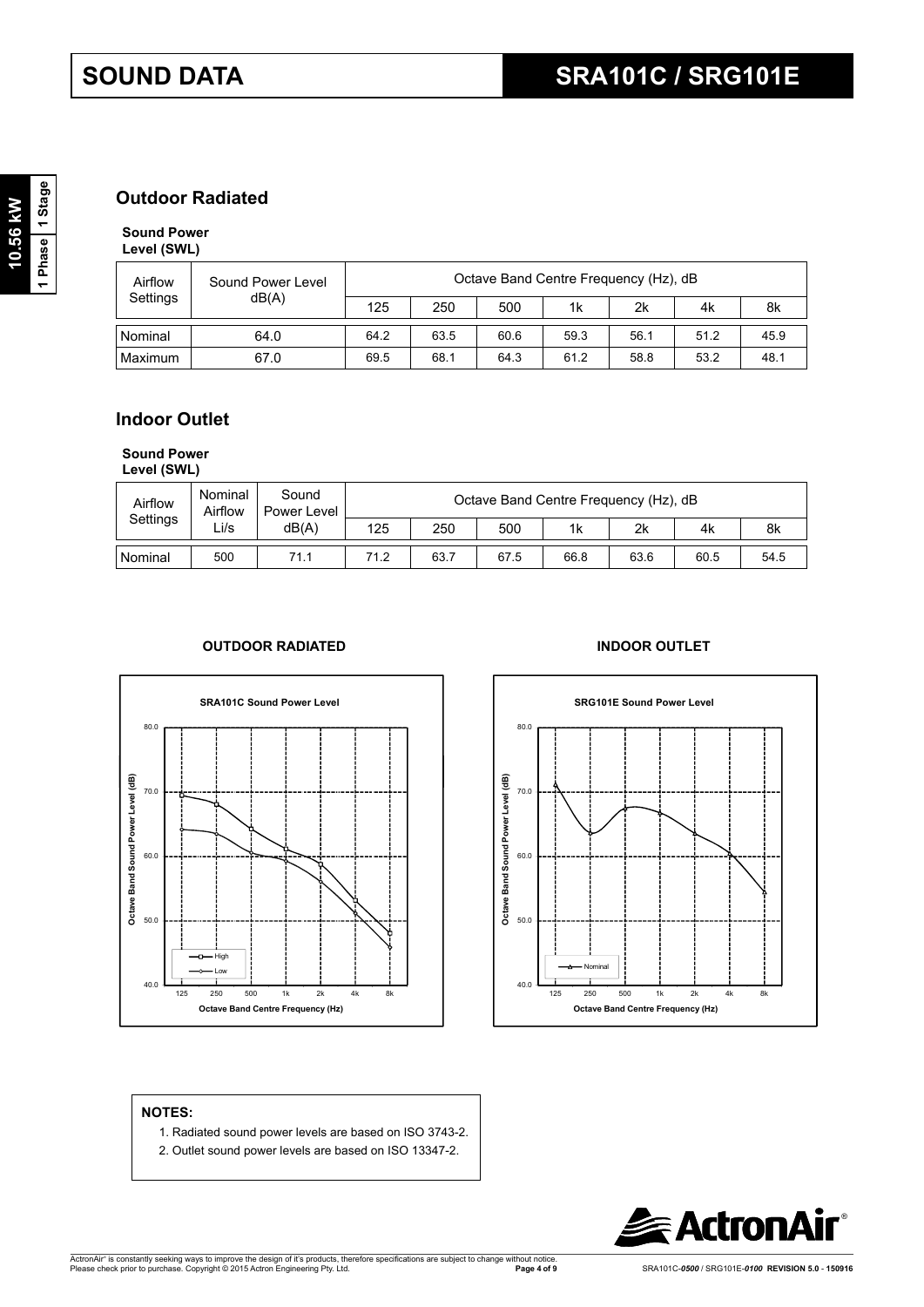# **SPECIFICATIONS SRA101C / SRG101E**

| 9SBI |  |
|------|--|
| Star |  |

| <b>CONSTRUCTION</b>                                                                                                                                                                          |                                                                                  | <b>COMPRESSOR</b>                                                  |
|----------------------------------------------------------------------------------------------------------------------------------------------------------------------------------------------|----------------------------------------------------------------------------------|--------------------------------------------------------------------|
| <b>CABINET (Indoor Unit)</b>                                                                                                                                                                 | 0.5 - 0.9 mm Galvanized Steel                                                    | <b>NUMBER PER UNIT</b>                                             |
| CABINET (Outdoor Unit)                                                                                                                                                                       | 0.9 - 1.2 mm Zinc & Galv, Steel                                                  | FULL LOAD AMPS                                                     |
| SURFACE FINISH (Outdoor Unit)                                                                                                                                                                | 65 µ Baked Polyester Powder Coat                                                 | <b>LOCKED ROTOR AN</b>                                             |
| <b>INSULATION (Indoor Unit)</b>                                                                                                                                                              |                                                                                  | <b>STARTING METHOL</b>                                             |
| <b>TYPE</b>                                                                                                                                                                                  | 10 mm Foil Faced Polyethylene                                                    | <b>REFRIGERATIC</b>                                                |
|                                                                                                                                                                                              | 12 mm Expanded Polystyrene                                                       | <b>REFRIGERANT TYP</b>                                             |
| ELECTRICAL                                                                                                                                                                                   |                                                                                  | <b>EXPANSION CONTR</b><br><b>FACTORY CHARGE</b>                    |
| <b>OUTDOOR UNIT</b>                                                                                                                                                                          |                                                                                  | PRE-CHARGE LENO                                                    |
| Power Supply - 50 Hz                                                                                                                                                                         | 230 Volts x 1 Phase + N                                                          | ADDITIONAL REF. C                                                  |
| Voltage Range (min - max)                                                                                                                                                                    | 216 V - 253 V                                                                    |                                                                    |
| Full Load Amps*                                                                                                                                                                              | 20.5                                                                             | <b>FILTER DRIER</b>                                                |
| Rated Load Amps**<br><b>Approximate Starting Amps</b>                                                                                                                                        | 10.8<br>< 45.0                                                                   | <b>CONNECTION SIZE</b><br><b>FACTORY SUPPLIE</b>                   |
| IP Rating                                                                                                                                                                                    | 44                                                                               | See Installation Section                                           |
| <b>INDOOR UNIT</b>                                                                                                                                                                           |                                                                                  |                                                                    |
| Power Supply - 50 Hz                                                                                                                                                                         | 230 Volts x 1 Phase + N                                                          | <b>INTERCONNEC</b>                                                 |
| Voltage Range (min - max)                                                                                                                                                                    | 216 V - 253 V                                                                    | MAX EQUIV. PIPE LI<br>MAX. VERTICAL LEI                            |
| Full Load Amps*                                                                                                                                                                              | 3.5                                                                              | FIELD PIPE SIZES                                                   |
| IP Rating                                                                                                                                                                                    | 20                                                                               | <b>Liquid Pipe</b>                                                 |
| OUTDOOR & INDOOR UNIT (TOTAL)                                                                                                                                                                |                                                                                  | Gas Pipe                                                           |
| Full Load Amps* - Phase 1                                                                                                                                                                    | 24.0                                                                             | PIPE CONNECTION                                                    |
| Full Load Amps* - Phase 2 & 3                                                                                                                                                                | Not Applicable                                                                   | Indoor                                                             |
| Rated Load Amps**                                                                                                                                                                            | 13.7                                                                             |                                                                    |
| IMPORTANT - The local electricity authority may require limits on starting current and<br>voltage drop, please check prior to purchase.                                                      |                                                                                  |                                                                    |
|                                                                                                                                                                                              | Full Load Amps are based on Compressor and Fan Motor's maximum expected current. |                                                                    |
| ** Rated Load Amps are measured and tested in accordance with AS/NZS3823.1.2.                                                                                                                |                                                                                  | Outdoor                                                            |
|                                                                                                                                                                                              |                                                                                  |                                                                    |
| <b>CABLE SIZE &amp; CIRCUIT BREAKER SIZE</b><br>Suggested minimum cable size should be used as a guide only, refer to AS/NZS 3000<br>"Australian/New Zealand Wiring Rules" for more details. |                                                                                  | <b>CONNECTION TYPE</b>                                             |
| Cable Size (main line)                                                                                                                                                                       | 4.0 mm <sup>2</sup> (SUGGESTED MINIMUM)                                          | Insulate both gas and li                                           |
| Cable Size (indoor to outdoor wire)                                                                                                                                                          | 1.0 mm <sup>2</sup> (SUGGESTED MINIMUM)                                          | <b>PROTECTION D</b>                                                |
| Circuit Breaker Size                                                                                                                                                                         | 25.0                                                                             | <b>HIGH PRESSURE C</b>                                             |
| <b>OUTDOOR COIL</b>                                                                                                                                                                          |                                                                                  | LOW PRESSURE CI                                                    |
| <b>TUBE TYPE</b>                                                                                                                                                                             | Copper - Rifle Bore                                                              | <b>COMPRESSOR MOT</b>                                              |
| <b>FIN TYPE</b>                                                                                                                                                                              | Aluminium - Wave                                                                 | <b>INDOOR FAN OVER</b>                                             |
| FACE AREA (m sqr)                                                                                                                                                                            | 0.98                                                                             | <b>OUTDOOR FAN OVI</b>                                             |
| FIN SPACING (per m)                                                                                                                                                                          | 630                                                                              | SUMP HEATER WAT                                                    |
| <b>COIL COATING</b>                                                                                                                                                                          | <b>Blue Epoxy Coat Coil Fin Protection</b>                                       | * Crankcase Heater i                                               |
| <b>ROWS</b>                                                                                                                                                                                  |                                                                                  | <b>ELECTRIC CON</b>                                                |
| <b>OUTDOOR FAN</b>                                                                                                                                                                           |                                                                                  | DEFROST METHOD                                                     |
| NUMBER OF FANS x TYPE                                                                                                                                                                        | 2 x Axial                                                                        | DEFROST TYPE                                                       |
| NUMBER OF BLADES PER FAN                                                                                                                                                                     | 5                                                                                | CONTROL CIRCUIT                                                    |
| DIAMETER (mm)                                                                                                                                                                                | 400                                                                              | CONTROL FIELD W                                                    |
| OUTPUT kW                                                                                                                                                                                    | 0.12                                                                             | OPERATING RA                                                       |
| MOTOR TYPE / DRIVE TYPE                                                                                                                                                                      | 6 Pole External Rotor / Direct Drive                                             | It is essential that the ui                                        |
| <b>FAN SPEED CONTROL</b>                                                                                                                                                                     | 2 Speed via Capacitor                                                            | recommended range of                                               |
| The standard type outdoor fans fitted to this unit will accept up to 5Pa of external<br>static resistance.                                                                                   |                                                                                  | <b>MODE</b>                                                        |
| <b>INDOOR COIL</b>                                                                                                                                                                           |                                                                                  |                                                                    |
| <b>TUBE TYPE</b>                                                                                                                                                                             | Copper - Rifle Bore                                                              | Cooling                                                            |
| <b>FIN TYPE</b>                                                                                                                                                                              | Aluminium - Louvre                                                               |                                                                    |
| FACE ARE (m sqr)                                                                                                                                                                             | 0.245                                                                            | Heating                                                            |
| FIN SPACING (per m)                                                                                                                                                                          | 512                                                                              | AIR FILTERS                                                        |
| COIL COATING                                                                                                                                                                                 | Blue Epoxy Coat Coil Fin Protection                                              | All return air includin                                            |
| <b>ROWS</b>                                                                                                                                                                                  |                                                                                  |                                                                    |
|                                                                                                                                                                                              |                                                                                  |                                                                    |
|                                                                                                                                                                                              | $\overline{a}$                                                                   |                                                                    |
| <b>INDOOR FAN</b>                                                                                                                                                                            |                                                                                  |                                                                    |
| NUMBER OF FANS x TYPE                                                                                                                                                                        | 1 x Centrifugal EC Fan                                                           |                                                                    |
| DIAMETER / WIDTH (mm)                                                                                                                                                                        | 240 x 180                                                                        |                                                                    |
| OUTPUT KW<br>MOTOR TYPE / DRIVE TYPE                                                                                                                                                         | 0.37 / 0.40<br>Variable Speed EC Motor / Direct                                  | installing contract<br>return air grille an<br>ActronAir® does not |

| NUMBER PER UNIT x TYPE                                                                                                                                                              |                    |  | 1 x Scroll (Hermetic)                                   |                                                                  |  |  |
|-------------------------------------------------------------------------------------------------------------------------------------------------------------------------------------|--------------------|--|---------------------------------------------------------|------------------------------------------------------------------|--|--|
| <b>FULL LOAD AMPS</b>                                                                                                                                                               |                    |  | 24.8                                                    |                                                                  |  |  |
| <b>LOCKED ROTOR AMPS</b>                                                                                                                                                            |                    |  | 98.0                                                    |                                                                  |  |  |
| <b>STARTING METHOD</b>                                                                                                                                                              |                    |  | Soft Start                                              |                                                                  |  |  |
|                                                                                                                                                                                     |                    |  |                                                         |                                                                  |  |  |
| <b>REFRIGERATION SYSTEM</b>                                                                                                                                                         |                    |  |                                                         |                                                                  |  |  |
| <b>REFRIGERANT TYPE</b><br><b>EXPANSION CONTROL</b>                                                                                                                                 |                    |  | <b>R-410A</b>                                           |                                                                  |  |  |
|                                                                                                                                                                                     |                    |  | <b>Direct Expansion Orifice</b><br>4175                 |                                                                  |  |  |
| FACTORY CHARGE (grams)<br>PRE-CHARGE LENGTH (metres)                                                                                                                                |                    |  | 10                                                      |                                                                  |  |  |
| ADDITIONAL REF. CHARGE (gm/m)                                                                                                                                                       |                    |  | 50                                                      |                                                                  |  |  |
| <b>FILTER DRIER</b>                                                                                                                                                                 |                    |  |                                                         |                                                                  |  |  |
| <b>CONNECTION SIZE &amp; TYPE</b>                                                                                                                                                   |                    |  |                                                         | 9.5 mm (3/8") ODF Soldered Bi-Flow                               |  |  |
| FACTORY SUPPLIED / FITTED                                                                                                                                                           |                    |  | No                                                      |                                                                  |  |  |
| See Installation Section for complete Filter Drier specifications.                                                                                                                  |                    |  |                                                         |                                                                  |  |  |
|                                                                                                                                                                                     |                    |  |                                                         |                                                                  |  |  |
| <b>INTERCONNECTING PIPE RUN</b>                                                                                                                                                     |                    |  |                                                         |                                                                  |  |  |
| MAX EQUIV. PIPE LENGTH RANGE                                                                                                                                                        |                    |  | $0 - 60$ meters                                         |                                                                  |  |  |
| MAX. VERTICAL LENGTH (metres)                                                                                                                                                       |                    |  |                                                         | 20 (Included in Max. Pipe Length)                                |  |  |
| <b>FIELD PIPE SIZES</b>                                                                                                                                                             |                    |  |                                                         |                                                                  |  |  |
| <b>Liquid Pipe</b>                                                                                                                                                                  |                    |  | $9.5$ mm $(3/8")$                                       |                                                                  |  |  |
| Gas Pipe<br>PIPE CONNECTIONS                                                                                                                                                        |                    |  | 15.9 mm (5/8")                                          |                                                                  |  |  |
| Indoor                                                                                                                                                                              | <b>Liquid Pipe</b> |  |                                                         |                                                                  |  |  |
|                                                                                                                                                                                     |                    |  | 9.5 mm (3/8") Swaged to fit<br>9.5 mm (3/8") field pipe |                                                                  |  |  |
|                                                                                                                                                                                     | Gas Pipe           |  | 15.9 mm (5/8") Swaged to fit                            |                                                                  |  |  |
|                                                                                                                                                                                     |                    |  |                                                         | 15.9 mm (5/8") field pipe                                        |  |  |
| Outdoor                                                                                                                                                                             | <b>Liquid Pipe</b> |  | 9.5 mm (3/8") Swaged to fit                             | 9.5 mm (3/8") field pipe                                         |  |  |
|                                                                                                                                                                                     | Gas Pipe           |  |                                                         | 19.1 mm (3/4") Cut swage end to fit<br>15.9 mm (5/8") field pipe |  |  |
| <b>CONNECTION TYPE</b>                                                                                                                                                              |                    |  | Solder                                                  |                                                                  |  |  |
| Insulate both gas and liquid pipes separately.                                                                                                                                      |                    |  |                                                         |                                                                  |  |  |
| <b>PROTECTION DEVICES</b>                                                                                                                                                           |                    |  |                                                         |                                                                  |  |  |
| HIGH PRESSURE CUTOUT SWITCH                                                                                                                                                         |                    |  | Nonadjustable (Automatic Reset)                         |                                                                  |  |  |
| LOW PRESSURE CUTOUT SWITCH                                                                                                                                                          |                    |  | Nonadjustable (Automatic Reset)                         |                                                                  |  |  |
| COMPRESSOR MOTOR TEMP.                                                                                                                                                              |                    |  | Internal Thermal Cut-Out                                |                                                                  |  |  |
| <b>INDOOR FAN OVERLOAD</b>                                                                                                                                                          |                    |  | Internal Thermal Cut-Out                                |                                                                  |  |  |
| OUTDOOR FAN OVERLOAD                                                                                                                                                                |                    |  | Internal Thermal Cut-Out                                |                                                                  |  |  |
| <b>SUMP HEATER WATTS*</b>                                                                                                                                                           |                    |  |                                                         | 30 W during Compressor Off Cycle                                 |  |  |
| * Crankcase Heater is to be disconnected for pipe lengths 8m or less.                                                                                                               |                    |  |                                                         |                                                                  |  |  |
| <b>ELECTRIC CONTROLS</b>                                                                                                                                                            |                    |  |                                                         |                                                                  |  |  |
| DEFROST METHOD                                                                                                                                                                      |                    |  | Reverse Cycle                                           |                                                                  |  |  |
| DEFROST TYPE                                                                                                                                                                        |                    |  | <b>Adaptive Demand Defrost</b>                          |                                                                  |  |  |
| CONTROL CIRCUIT BREAKER                                                                                                                                                             |                    |  | 10.0 Amps                                               |                                                                  |  |  |
| <b>CONTROL FIELD WIRING</b>                                                                                                                                                         |                    |  |                                                         | 2 Core 14 / 0.20 Screened Cable                                  |  |  |
| <b>OPERATING RANGE</b><br>It is essential that the unit is correctly sized for the application and operates within its<br>recommended range of operating conditions as shown below. |                    |  |                                                         |                                                                  |  |  |
|                                                                                                                                                                                     |                    |  | <b>INDOOR</b><br>OUTDOOR                                |                                                                  |  |  |
| <b>MODE</b>                                                                                                                                                                         | <b>RANGE</b>       |  | <b>AIR INTAKE</b>                                       | AIR INTAKE                                                       |  |  |
|                                                                                                                                                                                     |                    |  | <b>TEMPERATURE</b>                                      | <b>TEMPERATURE</b>                                               |  |  |
| Cooling                                                                                                                                                                             | Max.               |  | 29°C DB / 19°C WB                                       | 50°C DB                                                          |  |  |
|                                                                                                                                                                                     | Min.               |  | 20°C DB / 15°C WB                                       | 15°C DB                                                          |  |  |
| Heating                                                                                                                                                                             | Max.               |  | $24^{\circ}$ CDB                                        | 21°C DB / 16°C WB                                                |  |  |
|                                                                                                                                                                                     | Min.               |  | 16°C DB                                                 | -10 $\rm ^{\circ}$ CDB                                           |  |  |
| AID FILTEDO                                                                                                                                                                         |                    |  |                                                         |                                                                  |  |  |

### **AIR FILTERS**

All return air including fresh air must have adequate filters supplied and fitted by the installing contractor. Filters must be located in accessible location between the<br>return air grille and the unit.-<br>ActronAir® does not supply or make any provisions for return air filter.



ActronAir® is constantly seeking ways to improve the design of it's products, therefore specifications are subject to change without notice.<br>Please check prior to purchase. Copyright © 2015 Actron Engineering Pty. Ltd.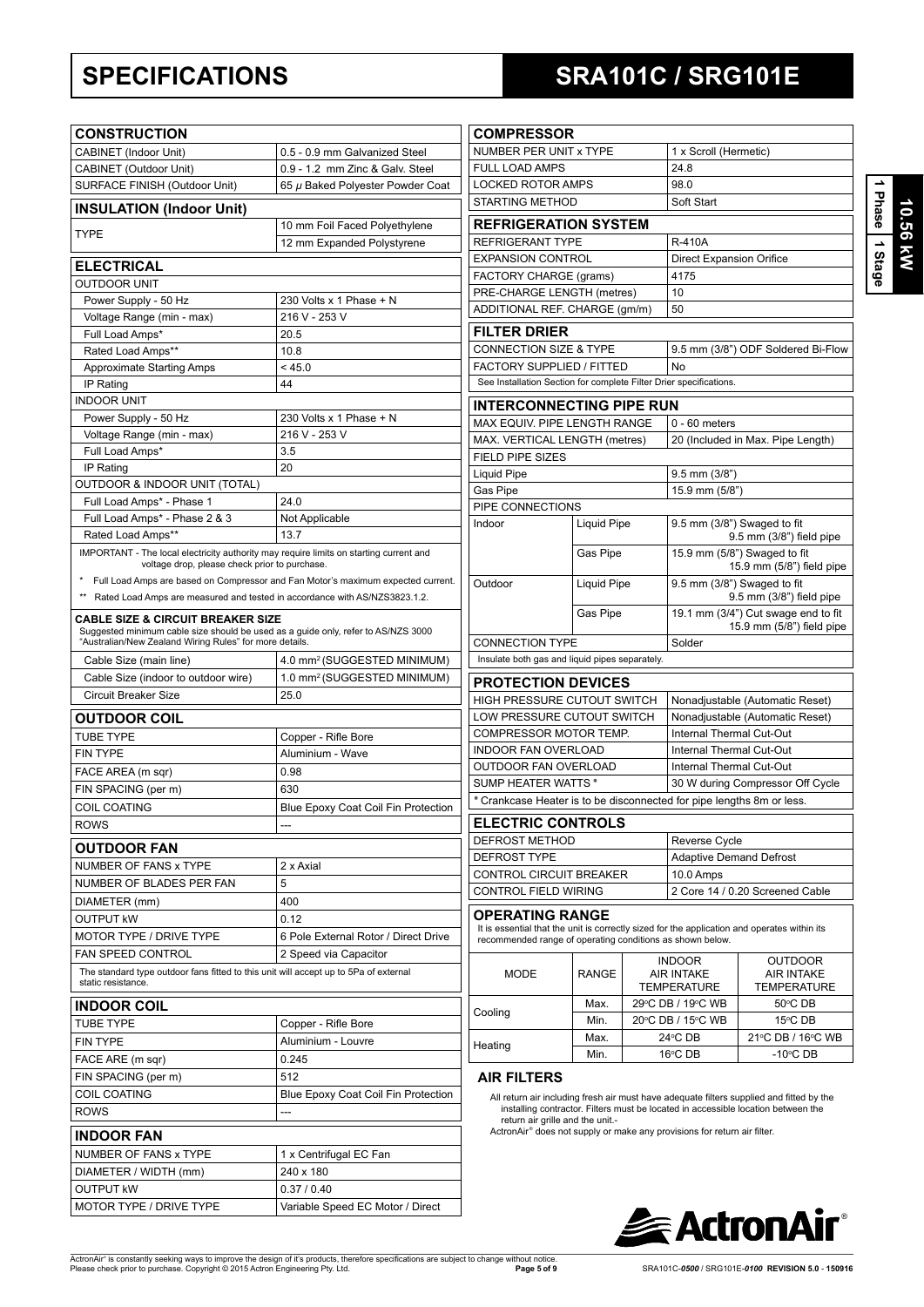

ActronAir® is constantly seeking ways to improve the design of it's products, therefore specifications are subject to change without notice.<br>Please check prior to purchase. Copyright © 2015 Actron Engineering Pty. Ltd.

## 1 Phase 1 Stage **1 Phase 1 Stage 10.56 kW** 10.56 kW

## **WIRING DIAGRAM SRA101C / SRG101E**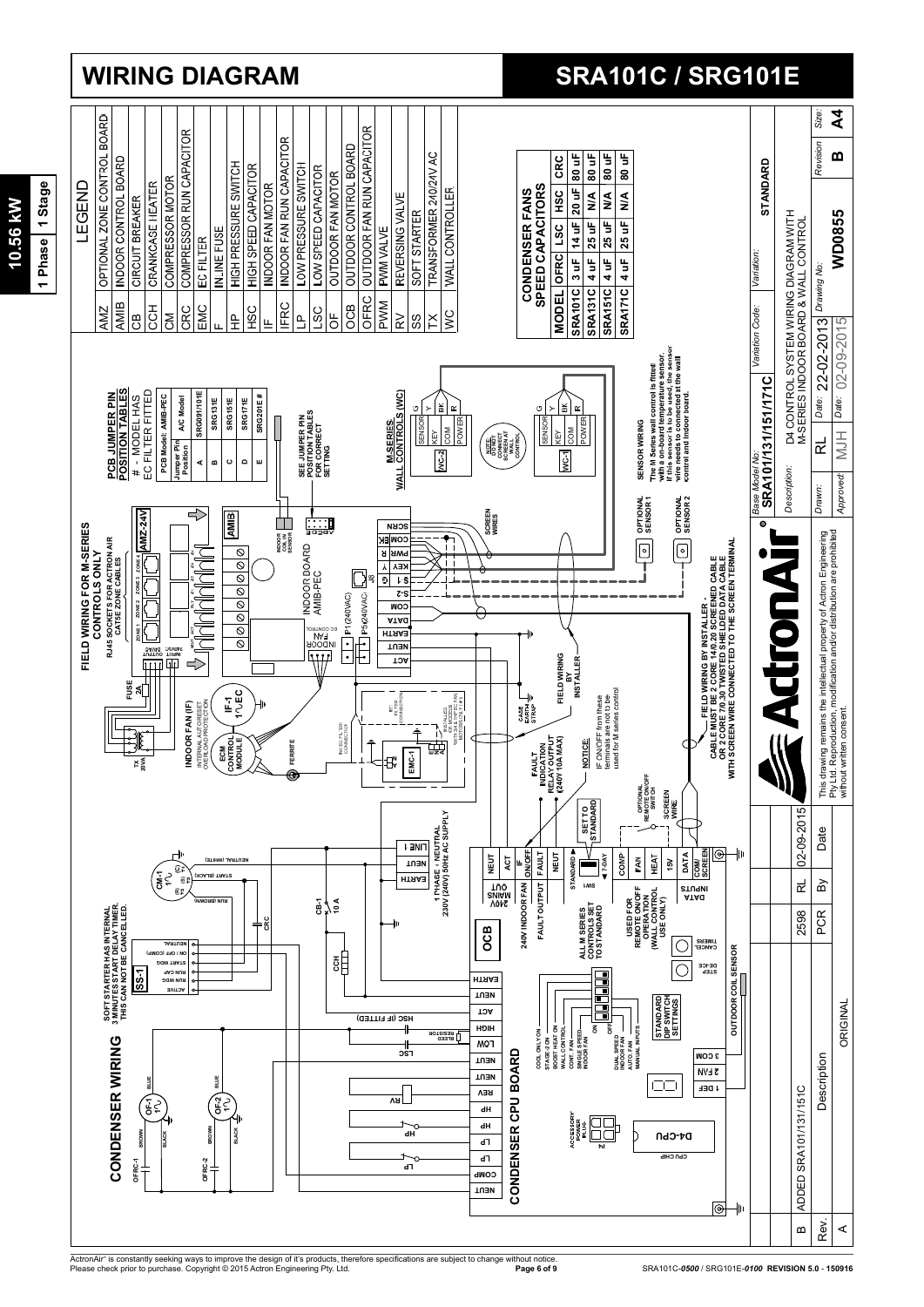# **OUTDOOR UNIT VARIATION SRA101C - H**

## **H** OUTDOOR UNIT - HORIZONTAL DISCHARGE FANS 5 Pa



## **MINIMUM SERVICE ACCESS CLEARANCES & AIRFLOW SPACE ALLOWANCES**



**TOP VIEW**

**PLEASE NOTE THAT UNDER ALL CIRCUMSTANCES, CONDENSER AIR MUST NOT RECIRCULATE BACK ONTO CONDENSER COIL. KEEP ALL CLEARANCES FREE OF ANY OBSTRUCTIONS**

| <b>STACKING OF UNITS</b>                             |  |                                         |  |  |  |  |
|------------------------------------------------------|--|-----------------------------------------|--|--|--|--|
| ONE IN FRONT OF THE OTHER<br>(DISTANCE BET. LF & LR) |  | SIDE BY SIDE<br>(DISTANCE BET. LF & RF) |  |  |  |  |
| 600 mm                                               |  | 1500 mm                                 |  |  |  |  |

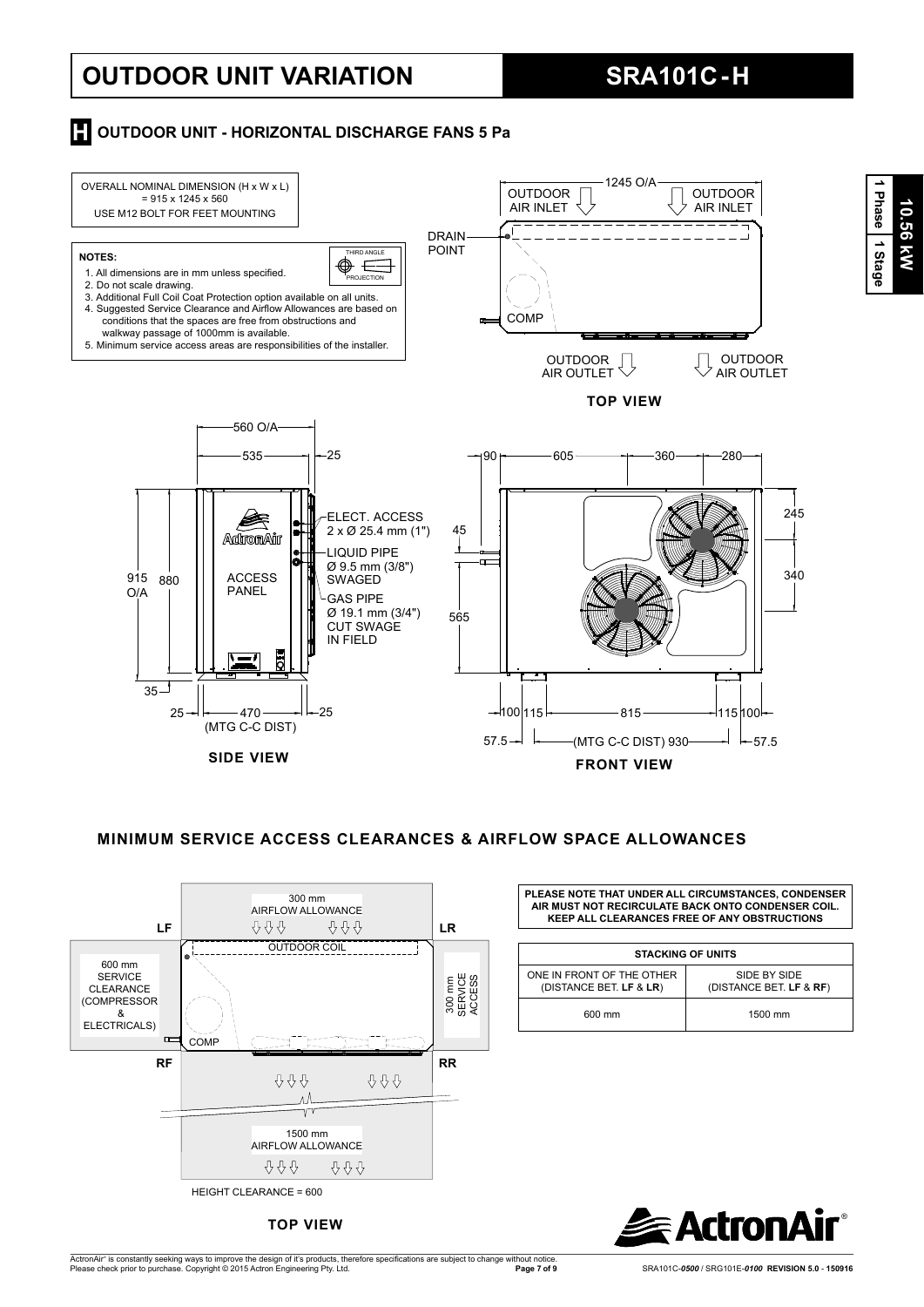## **INDOOR UNIT VARIATION SRG101E-V**

## **INDOOR UNIT - UPRIGHT FAN COIL WITH VERTICAL DISCHARGE V**



## **SERVICE ACCESS CLEARANCES & AIRFLOW SPACE ALLOWANCES**



**TOP VIEW**

®**R**